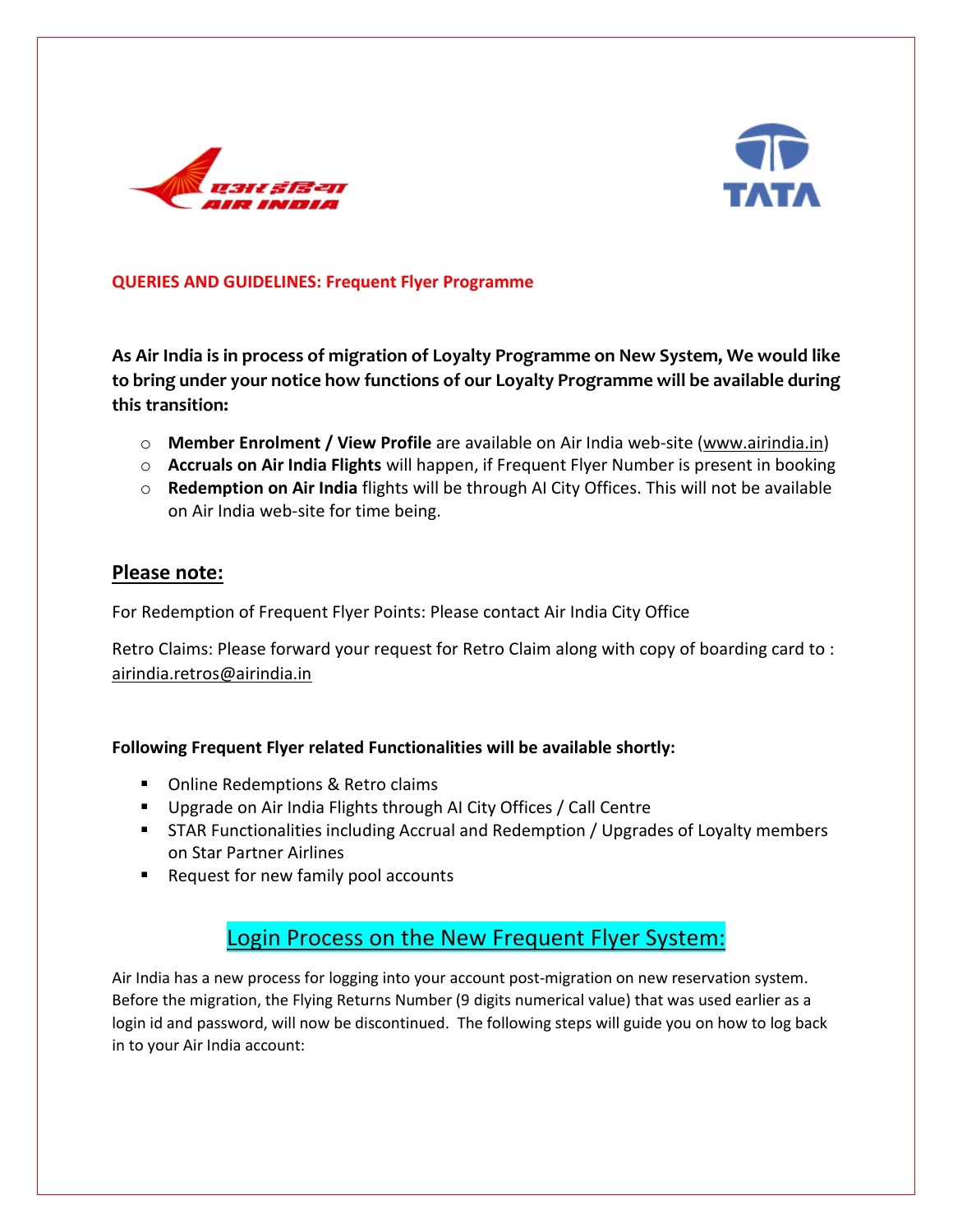## **1) After migration, the email id that was registered in the previous system will now be used to log in.**

2) Your older password from the pre-migrated system will no longer be valid. To set your new password, use the **'forgot your password'** link.

|          | 757.77<br>A STAR ALLIANCE MEMBER $\mathbf{v}^{\mathbf{a}}$ .                                                                                                                           |
|----------|----------------------------------------------------------------------------------------------------------------------------------------------------------------------------------------|
|          | <b>Existing members:</b> If this is your first login into the<br>revamped portal, please proceed to forgot your<br>password link to set-up password using your<br>registered email-id. |
|          | Sign in with your email address                                                                                                                                                        |
|          | <b>Email Address</b>                                                                                                                                                                   |
| Password |                                                                                                                                                                                        |
|          | Forgot your password?                                                                                                                                                                  |
|          | Sign in                                                                                                                                                                                |
|          | Don't have an account? Sign up now                                                                                                                                                     |

# 3) **Steps to set up your password:**

a. Validate your email id with the OTP that has been sent on your email id.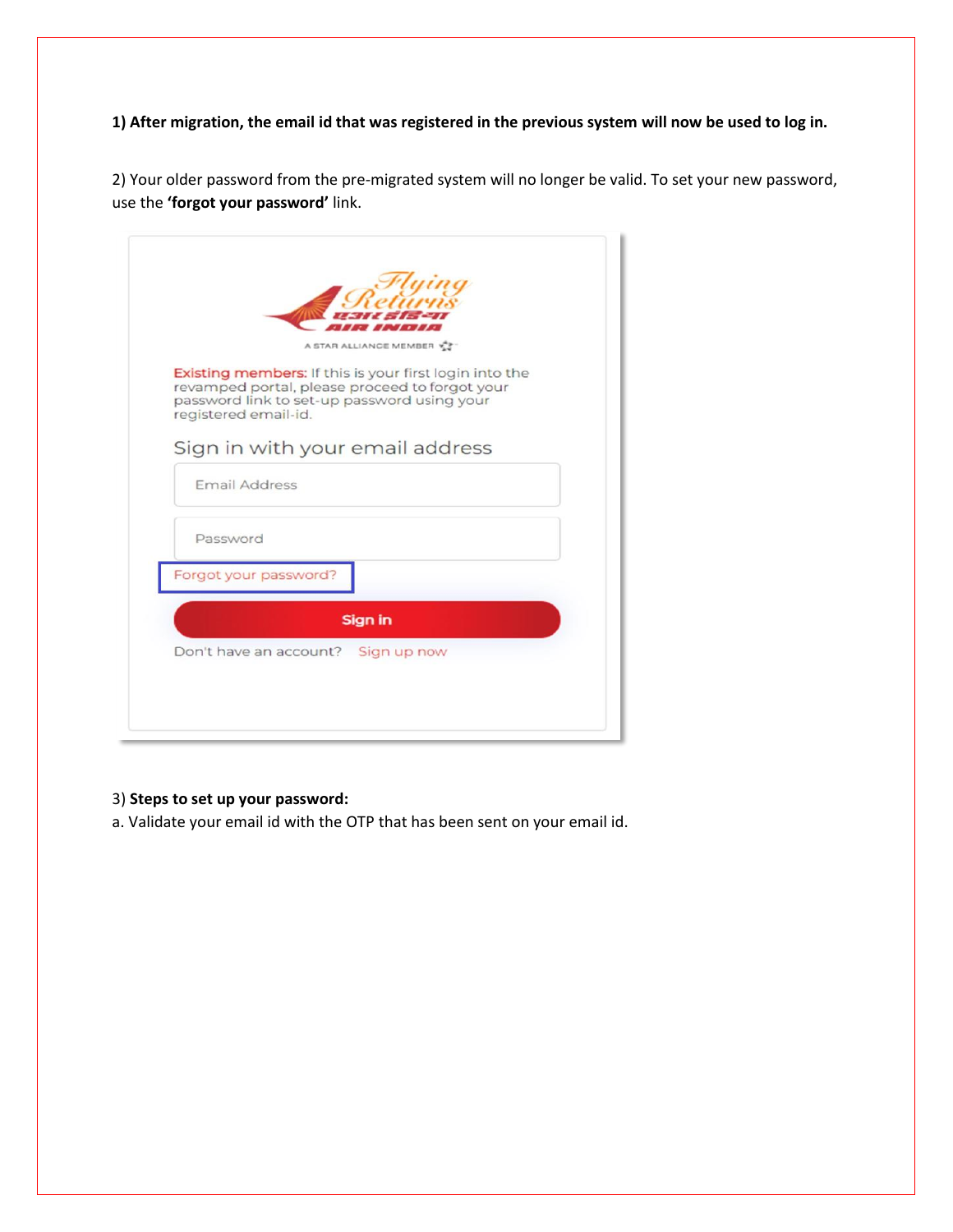|                                                                                  | $\langle$ Cancel                                                                         |
|----------------------------------------------------------------------------------|------------------------------------------------------------------------------------------|
|                                                                                  | 12.712 STR-7<br>AIR INBIA<br>A STAR ALLIANCE MEMBER CT                                   |
|                                                                                  | Verification code has been sent to your inbox. Please<br>copy it to the input box below. |
| $\langle$ Cancel                                                                 | manohar.vanama@tcs.com                                                                   |
| मःअर इंसिन्म<br>AIR INDIA                                                        | ********                                                                                 |
| A STAR ALLMACE MEMBER 12<br>Verification is necessary. Please click Send button. |                                                                                          |
| Please enter a valid email address.<br>manohar.vanama@tcs,com                    | Send new code<br>Verify code                                                             |
|                                                                                  | Continue                                                                                 |
| <b>Send verification code</b>                                                    |                                                                                          |

b. Once the email id is validated, the system will validate the member's phone number as per the old system.

| $\langle$ Cancel                                                                                                                                                  | < Cancel<br><b>MIN IND</b><br>A STAR A LANGE MEMBER CT                                                                          |
|-------------------------------------------------------------------------------------------------------------------------------------------------------------------|---------------------------------------------------------------------------------------------------------------------------------|
| <b>MERT ENERGY</b><br>A STAR ALLIANCE MEMBER CT<br>We have the following number on record for you. We<br>can send a code via SMS or phone to authenticate<br>you. | We have the following number on record for you. We<br>can send a code via SMS or phone to authenticate<br>you.<br>XXX-XXX-59442 |
| XXX-XXX-59442<br><b>Send Code</b>                                                                                                                                 | Enter your verification code below, or Send a new<br>code<br><i>assas</i>                                                       |
| <b>Call Me</b>                                                                                                                                                    | Verify Code                                                                                                                     |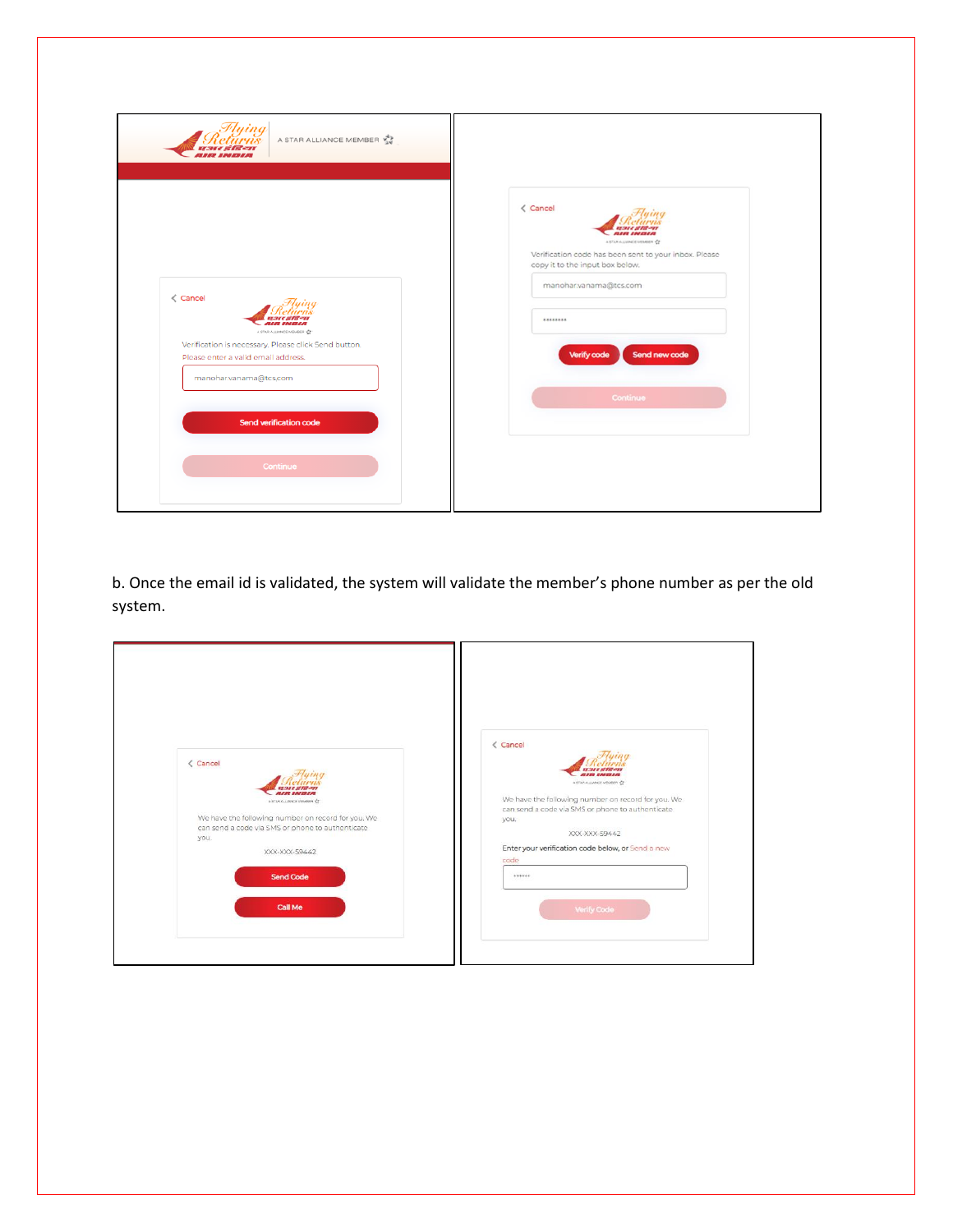c. Once the phone number OTP is validated, the system will take you to the 'password change' screen.

| < Cancel | Flying<br>Returns<br>12.332.10110-033    |  |
|----------|------------------------------------------|--|
|          | AIR INBIA<br>A STAR ALLIANCE MEMBER \$2" |  |
|          |                                          |  |
|          |                                          |  |
|          |                                          |  |
|          | <b>Continue</b>                          |  |

d. After the changed password, you will be taken to the loyalty portal home page with the details of the membership